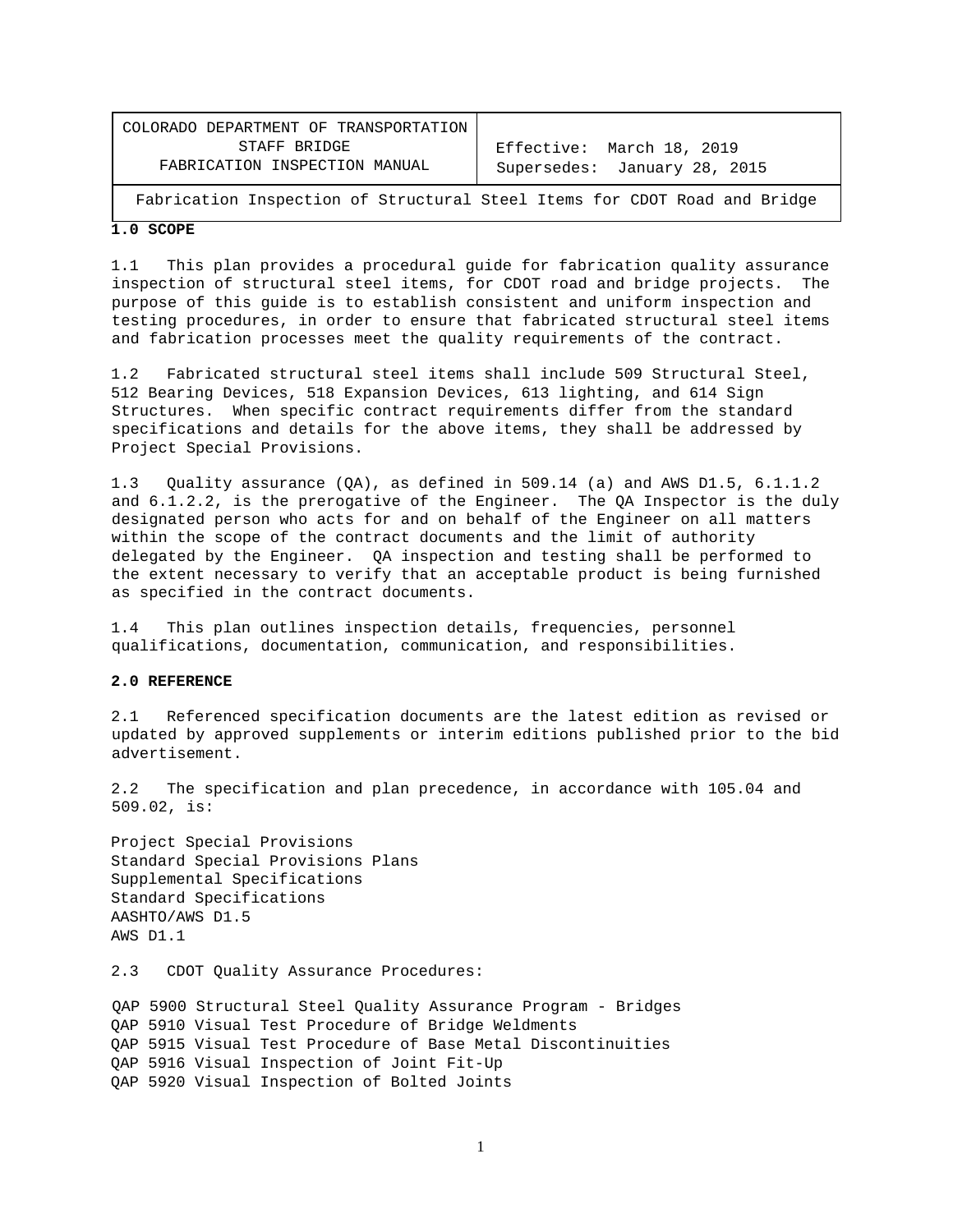| COLORADO DEPARTMENT OF TRANSPORTATION<br>STAFF BRIDGE<br>FABRICATION INSPECTION MANUAL                                                                                                                                                                                                                                                                                                                                                                                                                                                                                                                                                                                                       | Effective: March 18, 2019<br>Supersedes:<br>January 28, 2015 |
|----------------------------------------------------------------------------------------------------------------------------------------------------------------------------------------------------------------------------------------------------------------------------------------------------------------------------------------------------------------------------------------------------------------------------------------------------------------------------------------------------------------------------------------------------------------------------------------------------------------------------------------------------------------------------------------------|--------------------------------------------------------------|
| Fabrication Inspection of Structural Steel Items for CDOT Road and Bridge                                                                                                                                                                                                                                                                                                                                                                                                                                                                                                                                                                                                                    |                                                              |
| QAP 5924 Rotational Capacity Test of Bolt Fastener Assemblies with Lengths<br>Shorter than 2 1 Inch<br>QAP 5925 Rotational Capacity Test of Bolt Fastener Assemblies with Lengths 2<br>¥ Inches and Longer<br>QAP 5926 Installation/Verification Test of Bolt Assemblies<br>QAP 5930 Magnetic Particle Inspection Procedure; Continuous Yolk, Dry, Visible<br>Particles<br>QAP 5940 Qualification of Liquid Penetrant Inspection Procedures and<br>Material Sensitivity Tests<br>QAP 5942 Procedure for Fabrication of Liquid Penetrant Control Specimen<br>QAP 5945 Liquid Penetrant Inspection Procedure<br>QAP 5950 Procedure for Determining the Characteristics of an Ultrasonic Search |                                                              |
| Unit                                                                                                                                                                                                                                                                                                                                                                                                                                                                                                                                                                                                                                                                                         |                                                              |
| QAP 5951 Ultrasonic Inspection Procedure for Butt Welds Using Structural<br>Carbon Steel or High-Strength Low Alloy Structural Steel for Welding<br>QAP 5952 Ultrasonic Inspection Procedure for Testing Welds Which Incorporate<br>Permanent Back-Up Bars                                                                                                                                                                                                                                                                                                                                                                                                                                   |                                                              |
| QAP 5953 Ultrasonic Inspection Procedure for Complete Joint Penetration (CJP)<br>Welds                                                                                                                                                                                                                                                                                                                                                                                                                                                                                                                                                                                                       |                                                              |
| QAP 5957 Ultrasonic Inspection Procedure for Bridge Pins<br>QAP 5960 Superficial Hardness Testing of Metallic Materials Using a Portable<br>Hardness Testing Device                                                                                                                                                                                                                                                                                                                                                                                                                                                                                                                          |                                                              |

2.4 Fabricator Documents:

AISC Certification CDOT Approved Quality Control Plan CDOT Approved Written Practice (ASNT SNT-TC-1A) Inspector and Nondestructive Testing Personnel Qualification Records Welding Procedure Specifications Welding Procedure Qualification Records Welder Qualification Records

## **3.0 QA PERSONNEL QUALIFICATIONS**

3.1 The QA Inspector shall meet the requirements as specified in AWS D1.5, 6.1.3.1.

3.2 Personnel performing ultrasonic testing shall have a minimum certification of NDT Level II, in conformance with the American Society for Nondestructive Testing's (ASNT) Recommended Practice No. SNT-TC-1A. Individuals may also be certified by the ASNT, as ASNT NDT Level II, or through the ASNT Central Certification Program (ACCP), in which case they shall be referred to as an ACCP Level II.

Personnel performing magnetic particle testing shall have a minimum certification of either an NDT Level II, an ASNT Level II, an ACCP Level II, or an equivalent satisfactory to the Engineer.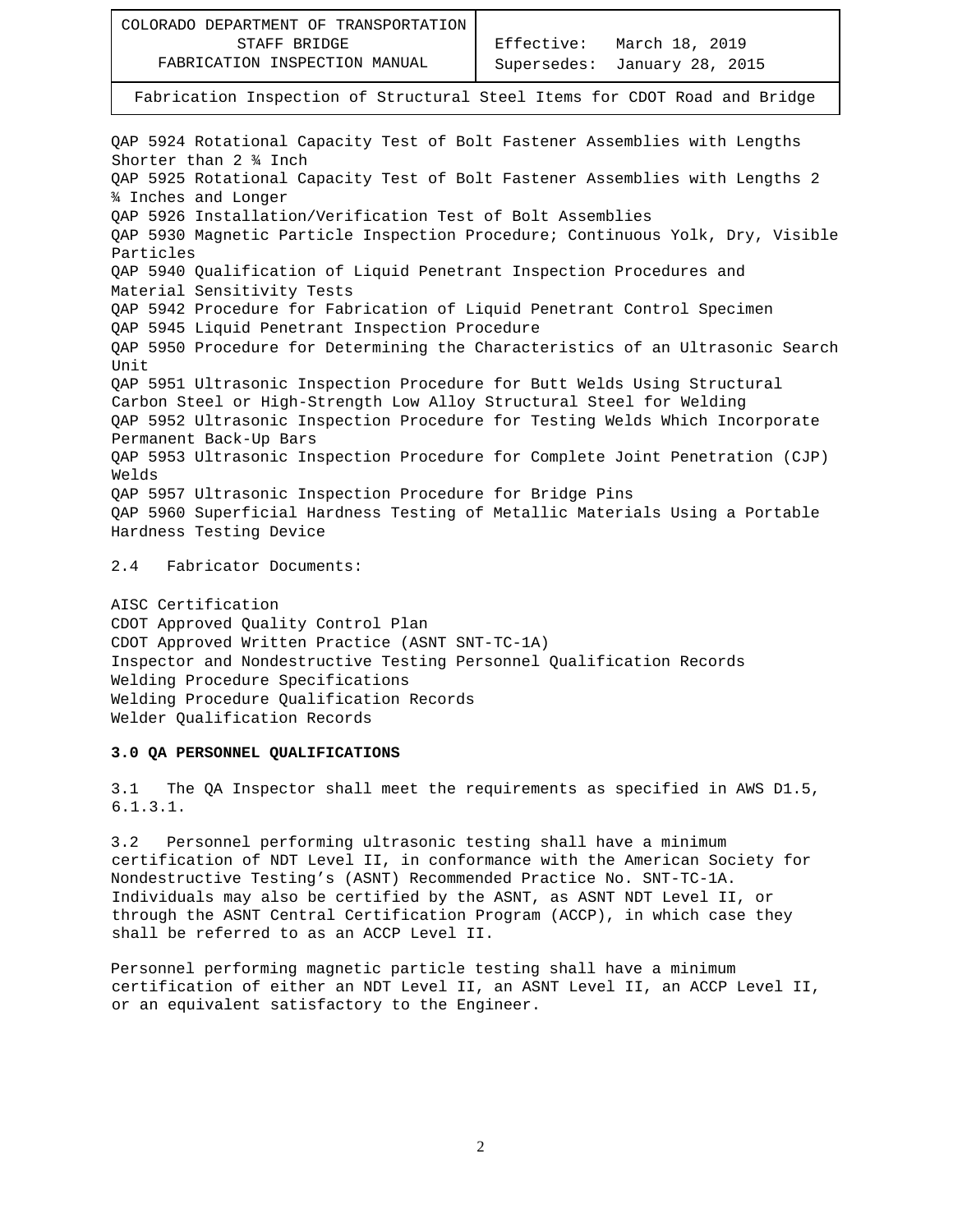COLORADO DEPARTMENT OF TRANSPORTATION STAFF BRIDGE FABRICATION INSPECTION MANUAL

 Effective: March 18, 2019 Supersedes: January 28, 2015

Fabrication Inspection of Structural Steel Items for CDOT Road and Bridge

# **4.0 QA RESPONSIBILITIES AND COMMUNICATION**

4.1 The Fabrication Inspection Program is an extension of the inspection process in the field. The program allows project staff to concentrate on their areas of expertise on the project site, while providing qualified staff to inspect fabricated components at the manufacturer's facility. Final product acceptance is the prerogative of the Engineer. Quality Assurance Inspectors determine the acceptability of the product in accordance with contract specifications and make recommendation, to the Project Engineer, whether or not the product conforms to the requirements of the contract.

4.2 The center point of communication for the quality assurance inspection process is the Project Engineer. The QA Inspector reports to the Project Engineer on all matters of quality assurance. The Project Engineer then notifies the Designer of Record, the Contractor, the Quality Assurance Manager, and the Quality Control Manager, when it is deemed necessary.

4.3 The CDOT Project and Resident Engineers are responsible for writing Contract Modification Orders, handling schedule changes and delays, and handling Contractor claims. All fabrication issues that affect field construction administration are reported to these positions.

4.4 The Designer of Record is the person responsible for clarification and resolution of design issues. The Project Engineer is the primary liaison between the QA Inspector and the Designer of Record.

#### **5.0 PLAN, SHOP DRAWING, SPECIFICATION, AND RECORD REVIEW**

5.1 Plan and code issues that affect welding, fabrication, base metal, consumable requirements, stress category identification, and nondestructive evaluation and acceptance criteria should be resolved by the Quality Assurance Inspector and the Quality Assurance Manager.

5.2 Issues affecting the design of the fabricated item shall be communicated to the Designer of Record and the Project Engineer for resolution.

5.3 Issues impacting the cost of the work or the project schedule shall be communicated in writing to the Project and Resident Engineers, for prompt resolution.

5.4 In cases where the shop drawings deviate from the plans or specifications, the QA Inspector shall inform the Quality Assurance Manager and the Project Engineer. When these issues involve the design of the fabricated item, the Project Engineer shall contact the Designer of Record.

5.5 Weldment details that cannot be practically performed or promote defect inclusion shall be noted and communicated to the Project Engineer and the Designer for resolution. These details shall also be documented in the Quality Control Manager's Permanent Project Record.

5.6 Welding Procedure Specifications (WPS), Welding Procedure Qualification Records (PQR), and Welder Qualification Records (WQR) shall be reviewed along with shop drawings, prior to the prefabrication meeting and/or fabrication of the product. Welding Procedure Specifications shall be supported by Welder and Procedure Qualification Tests and documented. All variables shall be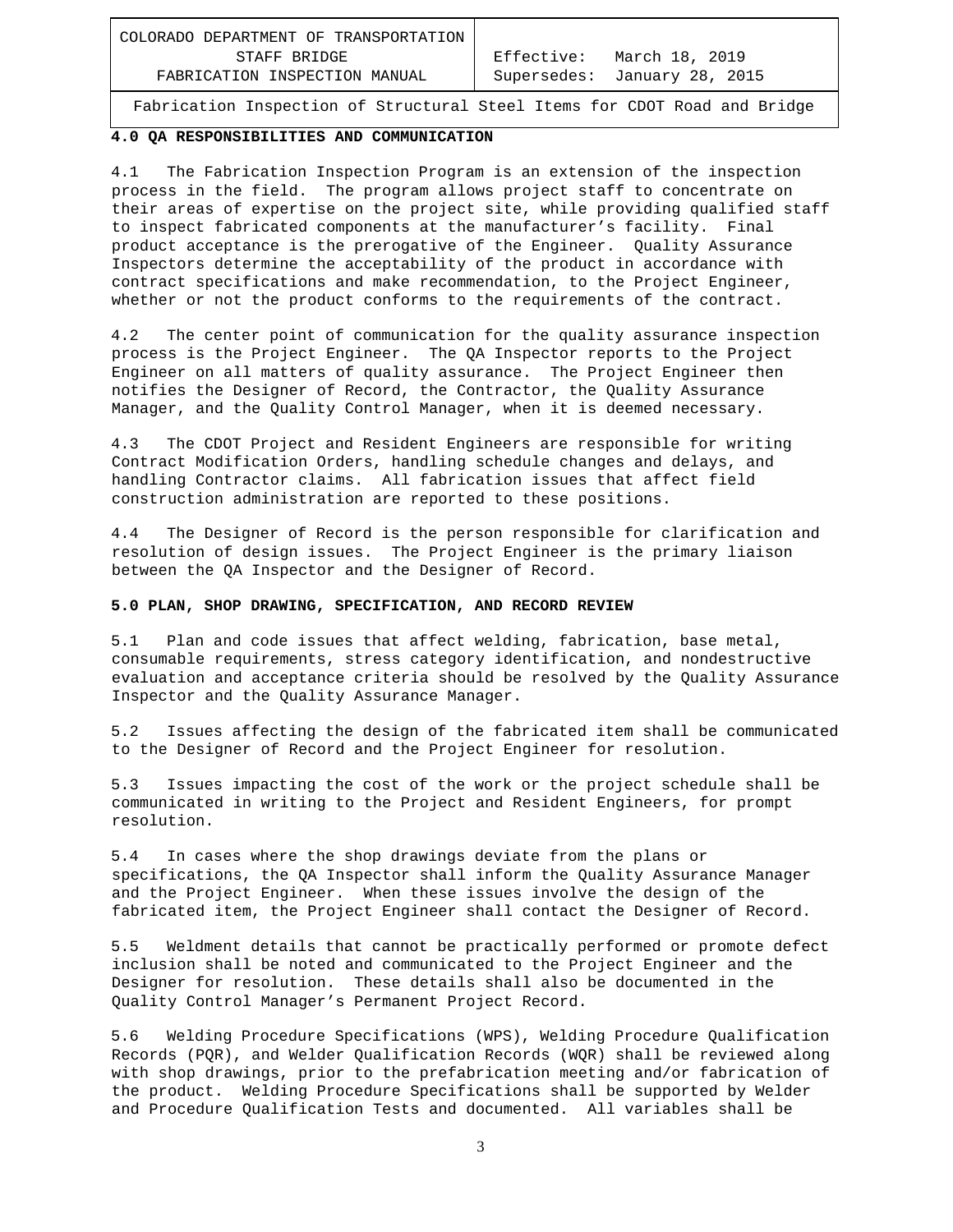verified to conform within the qualified range from the PQR. Essential variables, as defined by AWS D1.5, Bridge Welding Code, shall be listed in the WPS. All essential and non-essential variables shall be listed by the Fabricator in the WPS. Any changes in essential variables shall require a new WPS and possibly requalification.

5.7 PQR welding and test procedures shall be witnessed by a CDOT inspector. In cases where a CDOT inspector cannot be available, a CDOT approved inspector may be utilized instead. A CDOT representative or CDOT approved representative shall provide a required witness signature on all PQR test reports.

5.8 Prior to the prefabrication meeting, the Fabricator shall submit for review by the QAM, their AISC Certification, Quality Control Program (including the Written Practice), Nondestructive Testing and Inspection Certifications, and Organizational Chart.

## **6.0 PREFABRICATION MEETING**

6.1 A prefabrication meeting shall be scheduled for: new fabricators, complex projects requiring clarification, or fabrication details warranting special consideration. The QA Inspector(s) assigned to the project as well as the QA Manager will attend the prefabrication meeting. All correspondence shall be kept for the permanent project file.

6.2 Before the prefabrication meeting, inspect the Fabricator's facility and all phases of the fabrication process, including material handling processes. Verify general weld quality acceptance and note any defective weld processes or fabrication techniques. Review shop crane capacities, methods of clamping, and chaining material. Ensure that methods of moving, loading, and transporting members prevent overstressing and distortion.

6.3 All deficiencies or concerns discovered during pre-inspection shall be addressed with the Fabricator at the prefabrication meeting. All Fabricator questions or concerns regarding specification requirements or fabrication details will be addressed during the prefabrication meeting, or as soon as resolution can be determined. Issues affecting design changes shall be noted and communicated to the Designer of Record for resolution. Resolution from the Designer of Record shall be in writing.

### **7.0 MATERIALS AUDIT**

7.1 Inspect and record heat numbers for main members and all major items. Verify that heat numbers on main members have appropriate certified mill test reports with statements of domesticity. When material cannot be confidently identified, chemical and physical tests, including CVN shall be performed prior to incorporation into the bridge. Testing shall be paid for by the Fabricator and the testing agency shall be acceptable to the Engineer. Sampling shall comply with AASHTO M 160 requirements. Verify that the steel grades specified on the plans have been used and are in the proper locations, especially for hybrid girders. Verify heat numbers on all material incorporated into the structure. QC shall retain heat number traceability on any material previously cut, stored, and later incorporated into the structure. Acceptability of QC methods of material traceability and storage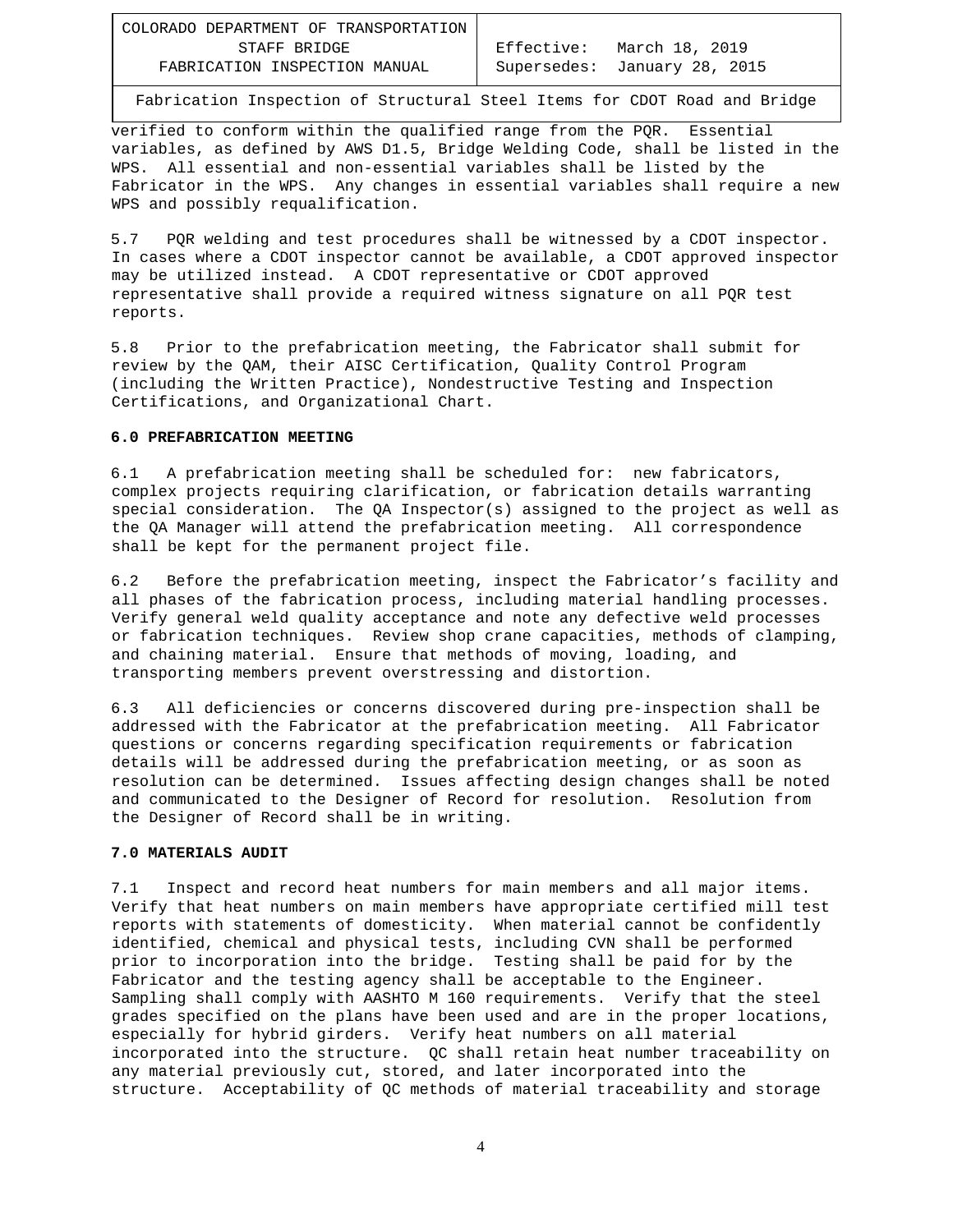| COLORADO DEPARTMENT OF TRANSPORTATION |             |                |
|---------------------------------------|-------------|----------------|
| STAFF BRIDGE                          | Effective:  | M              |
| FABRICATION INSPECTION MANUAL         | Supersedes: | $\overline{J}$ |

shall be determined prior to the start of fabrication. Rolling direction shall be indicated on the shop drawings for all main members.

Material designation, grade, type, chemical, and physical properties shall meet the requirements of the contract specifications.

Verification shall be performed at the following frequency:

100% Fracture Critical Members and consumables 100% Shop installed Rotational Capacity Fastener Lots 100% Field installed Rotational Capacity Fastener Lots 100% Hybrid main member web and flanges 30% Redundant main members and consumables, unless main members are hybrid 5% Secondary members 25% Paint

The QAM will review Certified Mill Test Reports (CMTR) at this same frequency.

7.2 Deviations or deficiencies discovered during review shall be documented for the project permanent record. Issues affecting the design shall be communicated to the Designer of Record, for resolution.

7.3 Review CMTR's for consumables. Determine consumable specification compliance relevant to code specifications, WPS/PQR, and AWS class designation. These tests are only valid if less than one year old. Verify compliance of additional lot tests required for Fracture Critical Members with the specification requirements.

7.4 Verify that low hydrogen consumable handling and storage practices comply with the specification requirements at least two times during the course of fabrication.

7.5 Plate Material Inspection - Inspect cut plate surfaces for the presence of miscuts, delaminations, and gouges, using QAP 5915. When defects are discovered, the Fabricator shall report to the QA Inspector the extent of all repair areas in accordance with CDOT 509.17 (d). The repairs shall be made in accordance with AWS D1.5, 3.2.3 and CDOT 509.20 (g), and documented in accordance with AWS D1.5, 6.5.8. Inspect plate repairs to ensure compliance with preapproved repair procedures. Inspect the first possible repair, when it occurs. If the repair is to be welded, verify joint preparation, minimum preheat, welding parameters, and nondestructive testing.

7.6 Review QC hardness test results for thermal cut edges (TCE) of base metal on tension main members, per CDOT 509.18 (f). Perform QA hardness testing in accordance with QAP 5960 as necessary to assure compliance. This verification shall be done at least once for every main member heat number.

## **8.0 WELDING**

8.1 Welding Equipment - Welding equipment calibration records shall be reviewed at the start of fabrication and at suitable intervals throughout the project, with a minimum of two reviews during fabrication. Verify that QC calibrates voltage and amperage with external tongs every 10 working days and has recorded the results. Welding equipment inspection shall include gas flow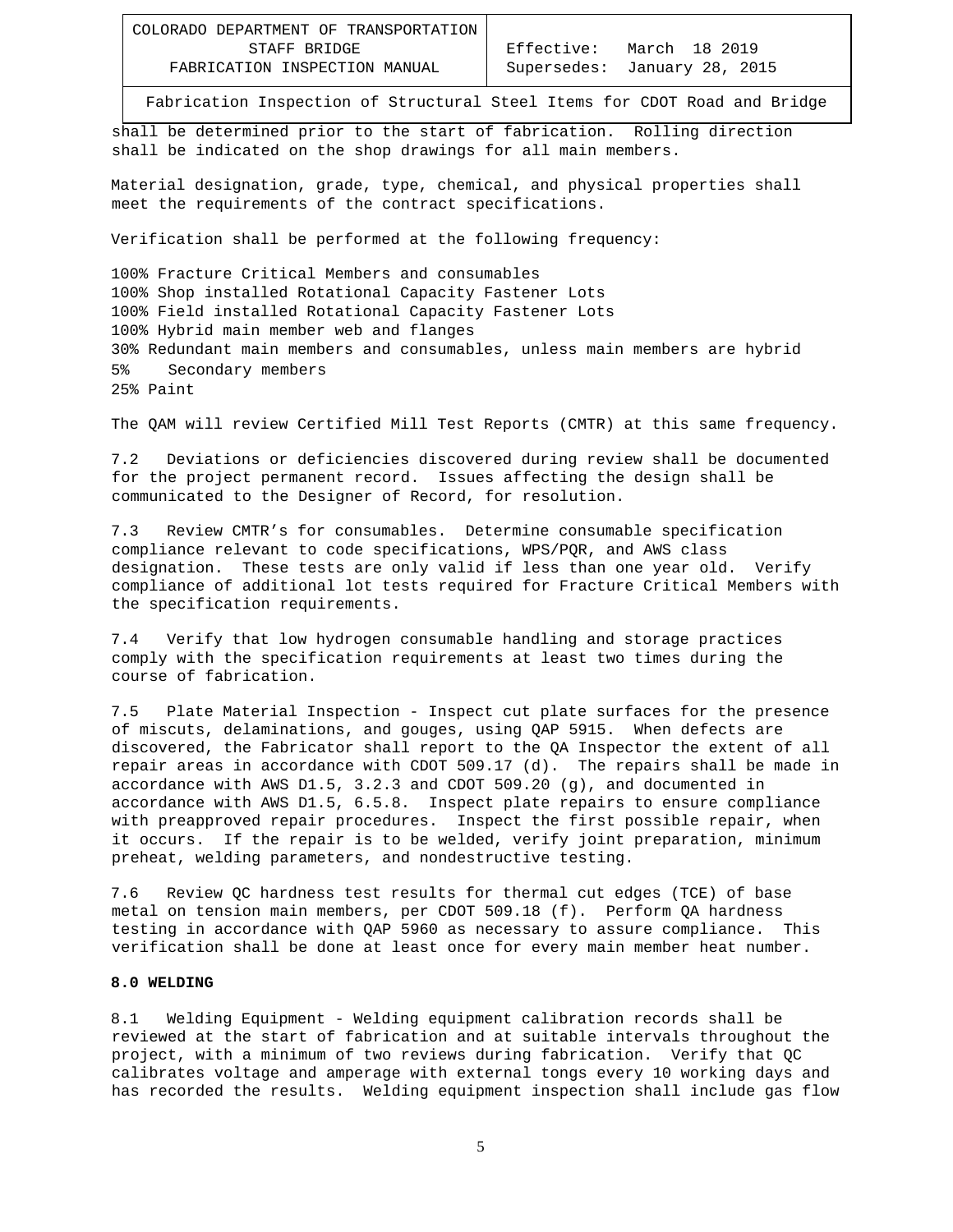| COLORADO DEPARTMENT OF TRANSPORTATION |                                                                           |
|---------------------------------------|---------------------------------------------------------------------------|
| STAFF BRIDGE                          | Effective: March 18, 2019                                                 |
| FABRICATION INSPECTION MANUAL         | Supersedes: January 28, 2015                                              |
|                                       | Fabrication Inspection of Structural Steel Items for CDOT Road and Bridge |

meters, work and ground leads and their connections to the welding unit, and electrical meters. Witness QC equipment tests or perform QA verification equipment tests at the start of fabrication, when noticeable weld quality changes occur, and at least twice during fabrication on each project.

8.2 Base Metal Inspection - Plate edges, weld joint fit-up and base metal surfaces shall be inspected in accordance with QAP 5915 and QAP 5916. When the inspector is in the shop, perform this base metal inspection daily during the first week of fabrication. Subsequently, inspect each joint type and flange heat at least once per week.

8.3 Verify in process welding compliance to the WPS limitation of variables at the start of fabrication and periodically throughout fabrication.

8.4 Welder Qualifications - Review the welders, welding operators, and tack welders qualification records (WQR). Qualification is required for each specific individual, process, position, type of weldment, base metal, and filler metal. Verify that welders, welding operators, and tack welders perform operations within the parameters of their respective qualifications. The duration of the WQR is three years, unless QC has maintained acceptable performance continuity records, in accordance with AWS D1.5, 5.21.4, in which case the period of effectiveness is indefinite. Evidence of recurring unacceptable weld quality shall require removal of the welder from production until additional training is received and requalification tests are performed. All finished welds shall be identified by the welders mark listed on the WQR. The mark shall not be placed closer than one inch from the weld heat affected zone. Welder identification marks shall be made with "low stress" die stamps. The Fabricator's WQR's shall be kept current and submitted to the Quality Assurance Inspector as updated.

8.5 Joint Fit-up Verification - Joint design and fit-up tolerance are indicated in the approved welding specification. Verify that joint design and fit-up tolerances conform to AWS D1.5.

Visually inspect joint fit-up using QAP 5916. Joint parameters to be inspected include bevel angle, joint root face and opening, surface preparation, alignment and placement of backing strips and run-off tabs. Check spacing and angles for accuracy on set up jigs. Ensure the absence of laminations and occlusions on joint surfaces. Verify base metal and weld joint surface preparations. Check arc stability and verify that grounding is secure. Inspect initial and intermediate weld pass width, depth, and contour. Note any undercut, overlap, or crater cracks.

8.6 Inspect the finished weld surface and document any visible defects. These inspections shall be performed randomly, but at least twice for each typical joint and at least once every two visits to the fabrication facility.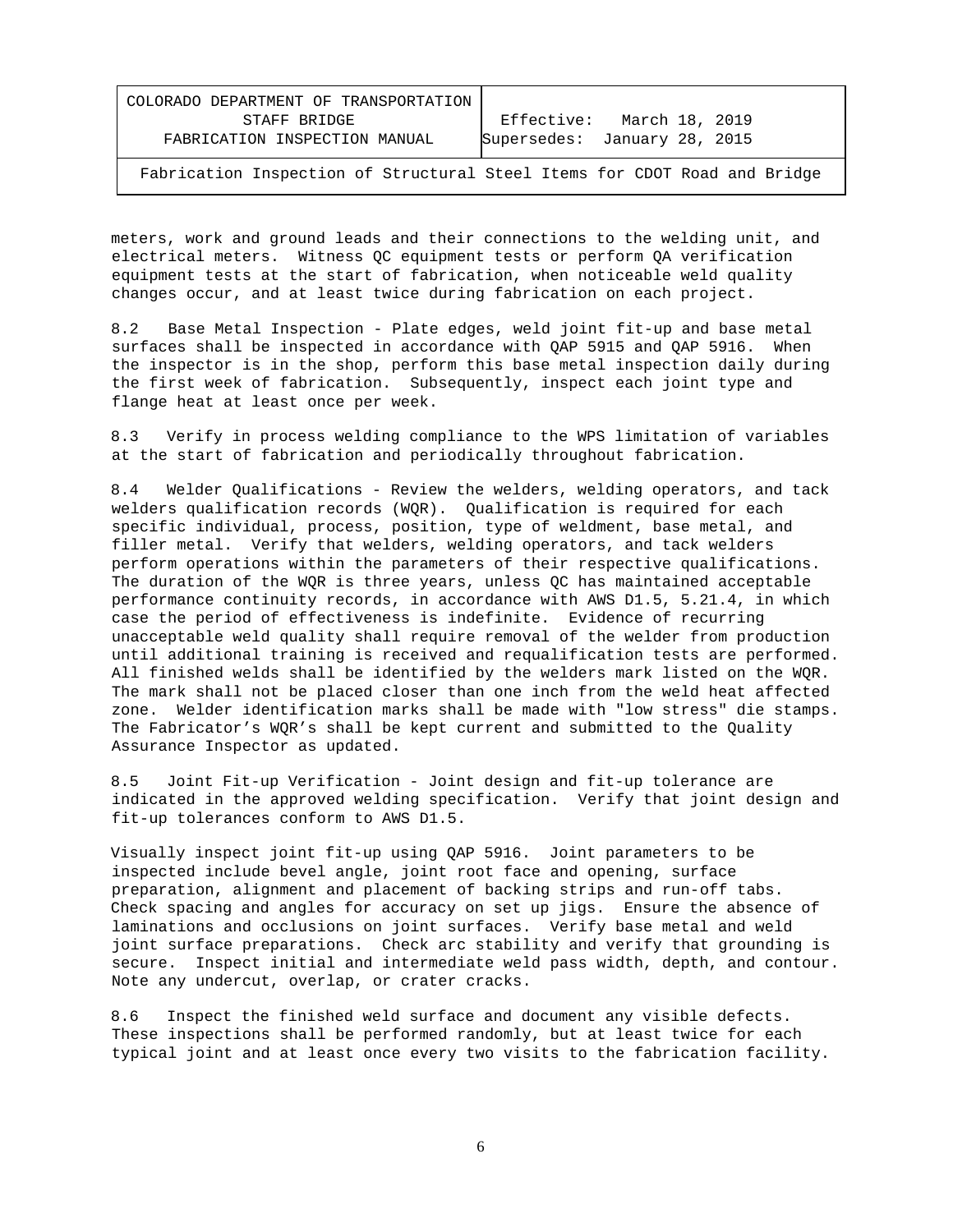| COLORADO DEPARTMENT OF TRANSPORTATION |                              |  |  |
|---------------------------------------|------------------------------|--|--|
| STAFF BRIDGE                          | Effective: March 18, 2019    |  |  |
| FABRICATION INSPECTION MANUAL         | Supersedes: January 28, 2015 |  |  |

# **9.0 IN-PROCESS VISUAL WELD INSPECTION**

9.1 In process welding, including tacks and production welds, shall be inspected by the Fabricator's QC Personnel, per Clause 6 of AWS D1.5. The QC CWI is responsible for signature approval of all completed weldments. This includes 100% final weld visual inspection. QA shall inspect tack and final welds, daily and throughout fabrication, in accordance with QAP 5910, as well as ensuring that QC is providing continuous welding inspection.

QA inspection may be performed prior to or after acceptance of the work by QC. Fracture critical members, main member welds, and fatigue sensitive details shall be given priority.

9.2 In process QC/QA inspection includes: base and filler metals, base metal preparation, storage and handling of consumables, ambient weather conditions in the immediate vicinity of welding, wind velocity affecting gas shielding, joint fit-up and configuration, minimum gap in stiffener to flange locations, minimum preheats of base metals, interpass and post heat requirements, mitigation of arc strikes, proper lead connections and the absence of arcing and copper inclusions, proper weld start and termination techniques, absence of cracking, acceptable weld porosity, undercut, overlap, underrun, concavity, convexity, and absence of craters and associated cracking. QA shall perform in-process visual weld inspection daily.

9.3 Final Weld Inspection - QA shall perform 100% final visual inspection on all welds. This inspection shall ensure the absence of: Cracks, unincorporated tack welds, unacceptable weld profiles, arc strikes, and unapproved weld repairs.

#### **10.0 NONDESTRUCTIVE TESTING**

10.1 Competent surface and subsurface nondestructive evaluation is critical to ensure structural soundness of weldments. Verify that the QC NDT is in conformance with specification procedures, the Fabricator's Written Practice, and the applicable CDOT Quality Assurance Procedures. All QC procedures must be reviewed and accepted by the QA Manager prior to QC performing the evaluations.

10.2 Regardless of the NDT method used, trends indicating process defects shall be brought to the attention of the QA Manager.

10.3 Visual Inspection - Visual inspection shall be performed in accordance with QAP 5910. Visual inspection shall be performed and acceptance determined prior to performing any other nondestructive evaluation method.

10.4 The listed CDOT QAP's define applicability of the respective test methods. However, QA may select condition specific NDT methods to ensure soundness. Defect indications shall be brought to the attention of the Quality Assurance Manager. NDT methods will be selected based on the suspected defect, weld process, base and filler metals, and cost/benefit considerations.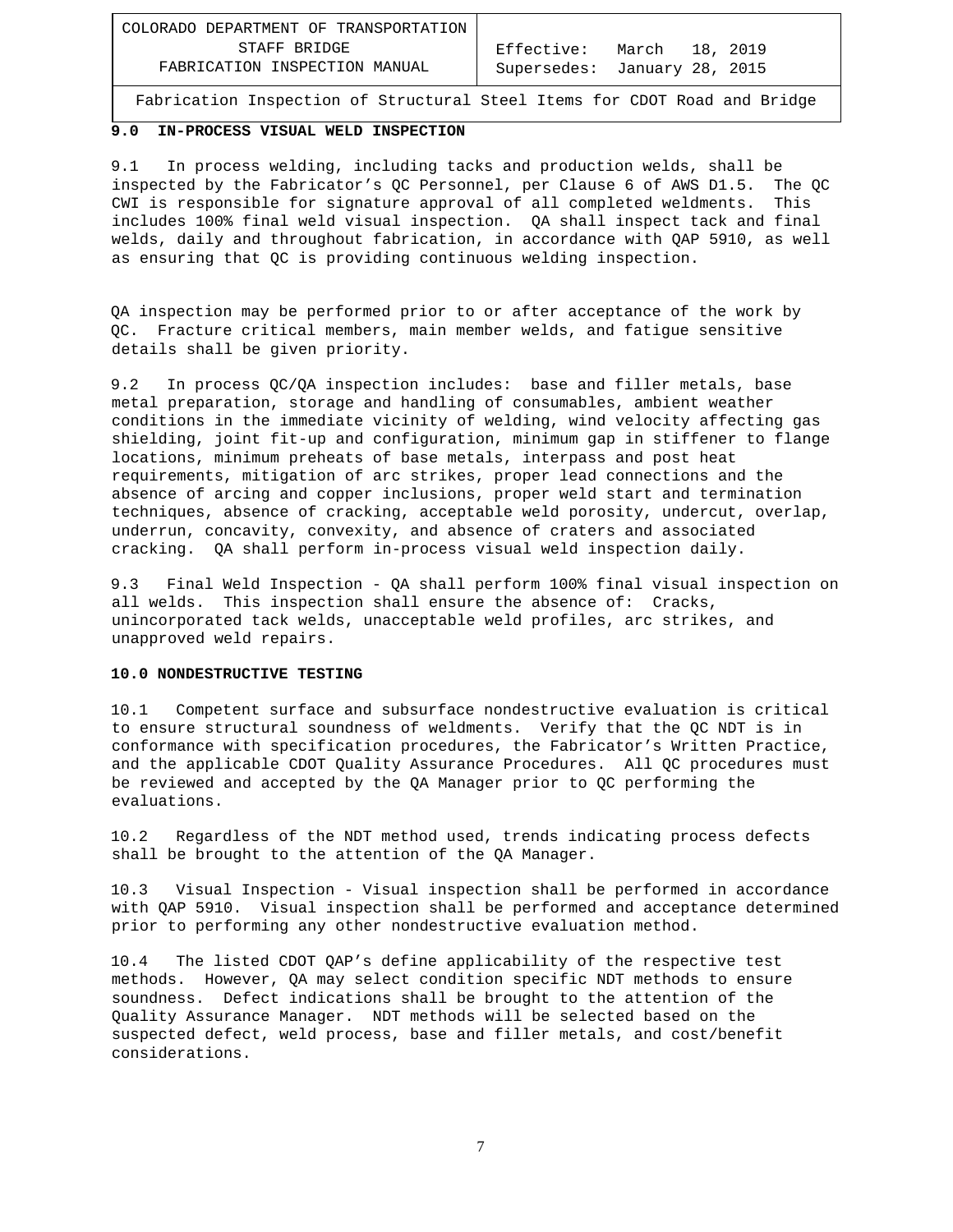10.5 Complimentary NDT methods may be necessary to determine structural soundness of specific weldments. Evaluations not performed in accordance with the applicable QAP are invalid.

10.6 Repairs - Repair welds shall be a QA inspection priority. Repairs, especially short welded repairs are inherently more likely to exhibit fracture.

Fracture Critical - Repairs in designated Fracture Critical Members (FCM) and tension zones in redundant members are prioritized for careful scrutiny during inspection.

All Repairs - The Fabricator shall submit repair procedures to QA for review and written acceptance. Repairs affecting any change to plan details shall require preapproval from the Designer of Record. QA shall audit identified repairs to verify that weld repairs were performed to preapproved procedures and QC inspected and tested. Record the location and type of defect for selected repairs. Verify that approved preheat and WPS's were used to make the repair. Repaired areas are tested using the same methods and acceptance criteria as required for the original stress category of the member or connection. Repairs that induce more than two heat cycles in a specific location are prohibited. All QC records for a given member shall be reviewed prior to acceptance of that member.

Gouges - Gouges in flame cut plate edges, especially on flanges, which are less than ¼ inch deep need not be repaired by welding. These discontinuities shall be faired to the base metal edge with a slope not exceeding one in ten. Occasional notches or gouges greater than ¼ inch deep shall be repaired by welding and tested with the Magnetic Particle Method, ASTM E 709. Verify that QC has performed and documented these tests. Verify that QC hardness tests were performed.

10.7 Magnetic Particle Inspection - Magnetic particle testing shall be performed in accordance with ASTM E709 and QAP 5930, using alternating current. This procedure shall be used to evaluate, and as necessary to verify suspected fracture. Magnetic particle testing shall be used to evaluate stopstart and fillet weld termini on main members in tension. Magnetic particle testing shall also be used to evaluate all repair locations.

The test locations shall be:

Starts and Stops in Main Member Submerged Arc Welds (SAW) - In most cases, these weld termini will occur on a run off tab or be trimmed from the main member. However, when they are incorporated on the member, particular attention shall be given to evaluate the weld root for centerline, crater, transverse, and heat affected zone fracture.

Starts and Stops in Main Member Flux Core Arc Welds (FCAW) - Incorporated weld termini shall be evaluated with particular attention to lack of fusion in the area of the weld toe. This may be aggravated by the use of exclusive carbon dioxide shielding gas, inadequate preheat, and/or failure to remove mill scale or oxides from the base metal.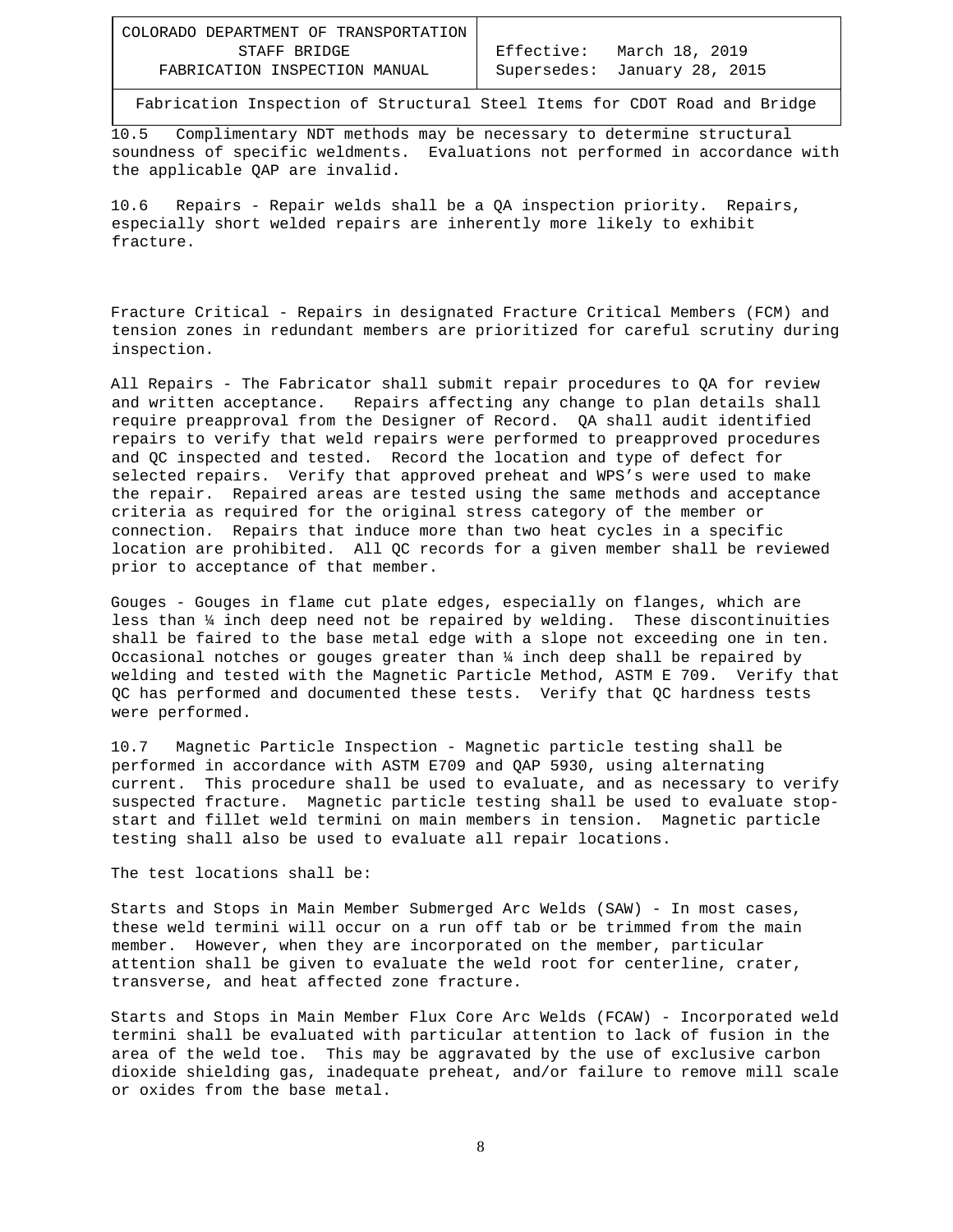COLORADO DEPARTMENT OF TRANSPORTATION STAFF BRIDGE FABRICATION INSPECTION MANUAL Effective: March 18, 2019 Supersedes: January 28, 2015

Fabrication Inspection of Structural Steel Items for CDOT Road and Bridge

Welds Utilizing Back-Up Bars on Butt Splices - AWS D1.5 prohibits the permanent use of back-up bars on welds transverse to the direction of stress. This includes butt splices, due to the high incidence of fractures associated with this weldment. In the case of unavoidable welds made using back-up bars in tension or stress reversal locations, including edges of tension flanges, the back-up bars shall be removed and the weld tested using the magnetic particle and ultrasonic testing.

The listed Magnetic Particle Method test locations may be checked by QA at least once in every five girders. In the event that fracture is discovered, all similar welds shall be evaluated and the QA Manager notified. QA shall review QC test results on each inspection trip and record the outcome of their review.

10.8 Ultrasonic Evaluation - Properly performed, ultrasonic evaluation is an effective nondestructive subsurface evaluation method. Competent ultrasonic evaluation is essential to ensure structural absence of subsurface fracture.

Table 509-1 in the CDOT Standard Specification specifies the quality control test frequencies for ultrasonic testing. QC NDT test results are indicated by marking the weldment as well as a written report. Review QC NDT reports once per week.

When attachments are fillet welded to main stress carrying members which (1) subject the parent metal to higher possibility of lamellar tearing, such as cruciform bearing stiffeners welded to webs or diaphragms, and (2) are not attached normal to the web or diaphragm, requiring a significant increase in the amount of filler metal and heat input required on the obtuse side of the joint, or (3) fillet welds in excess of ¾ inch; the NDT operator shall determine soundness of the parent metal by ultrasonic straight beam (longitudinal wave) method (QAP 5951). This shall be performed on each main member heat, after the weldment is complete, to ensure the absence of delamination.

#### **11.0 SHOP ASSEMBLY (BLOCKING) AND GEOMETRY VERIFICATION**

11.1 Shop assembly of main members shall be done according to 509.21. At this time, connections shall be pinned for drilling per 509.19 (l) and match marked per 509.21 (h). Verify related geometries and dimensions (length, camber, field splice joint gaps, angular relation to chord lines, offsets, stiffener locations, hole locations, etc.).

### **12.0 HOLES**

12.1 Holes for bolted connections shall be produced in accordance with CDOT Standard Specification 509.19 (k). Thermal cut holes are prohibited, unless they are subsequently reamed or drilled. Full size die punched holes on main members and splice plates are also prohibited due to resultant suppressed CVN values in the cold worked metal adjacent to the periphery of the hole. All burrs must be removed.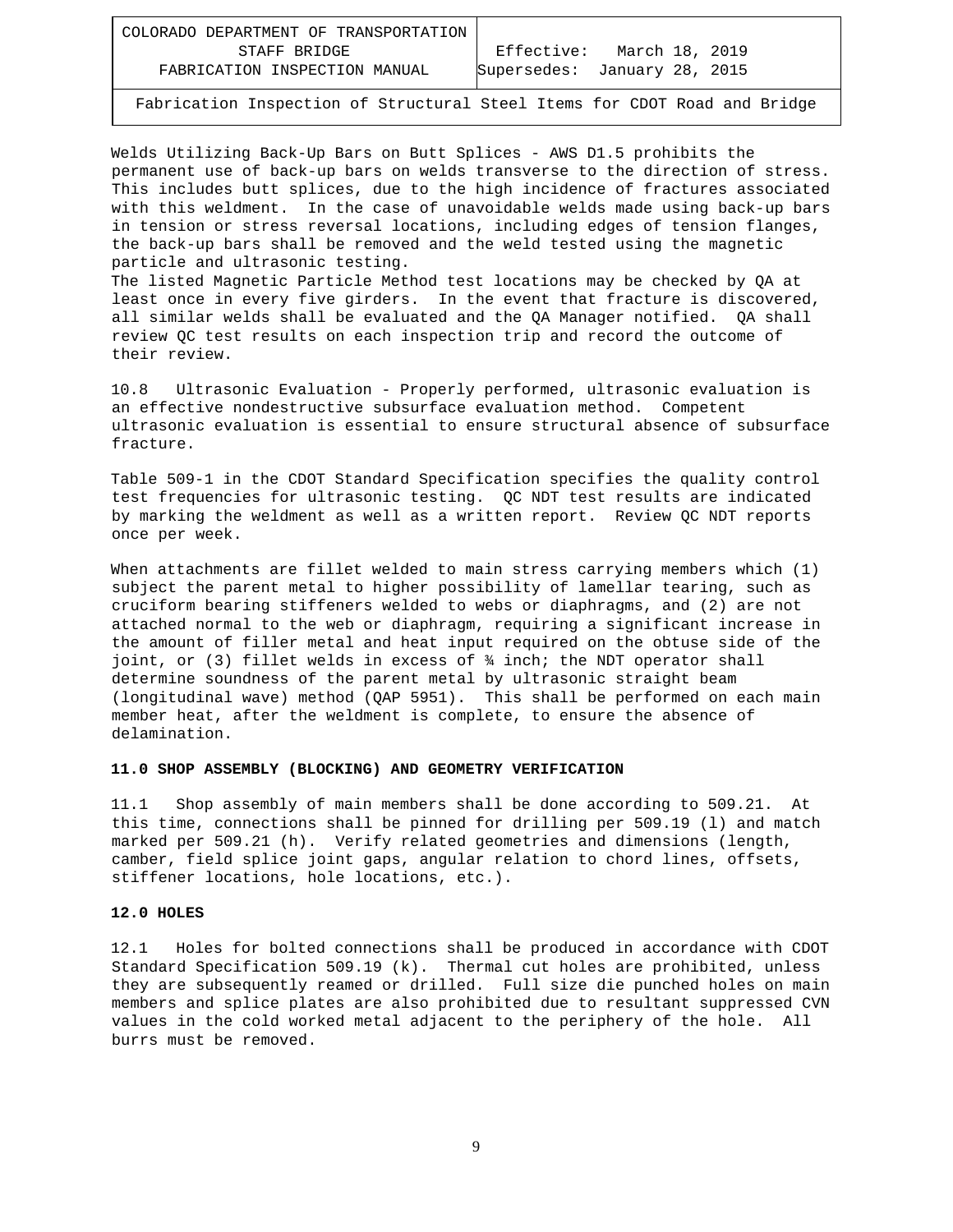COLORADO DEPARTMENT OF TRANSPORTATION STAFF BRIDGE FABRICATION INSPECTION MANUAL Effective: March 18, 2019 Supersedes: January 28, 2015

Fabrication Inspection of Structural Steel Items for CDOT Road and Bridge

# **13.0 WELDED STUD SHEAR CONNECTORS**

13.1 Stud welding shall be done in accordance with CDOT 509.20 (h) and AWS D1.5, Clause 7, except that the angle of bend shall be 45 degrees. Verify that QC performs the minimum bend test frequency. When the base metal is less than 0 degrees F, verify that proper preheat is used. All ceramic ferrules shall be removed. Verify that the resultant bend does not reduce concrete cover to less than the minimum required, and/or interfere with deck forms and reinforcing steel. QA shall sound three studs on each member during fabrication or final inspection. Suspected deficient studs shall be bend tested. Any failure shall require three additional bend tests. Any additional failures shall require impacting all studs to assess fusion. Results shall be recorded.

### **14.0 INSPECTION AND TESTING OF FASTENERS**

14.1 Inspect fastener containers for manufacturer's identification, assembly fastener contents, component set lot numbers, and rotational capacity test lot numbers. All data on the containers must be legible and permanently marked. Bolts, nuts, and washers should be assembled in sets as a RC lot and tested at the manufacturer/supplier facility. Check for container damage and/or possible contamination. Black bolts must have adequate lubrication (indicated by touch). Galvanized fasteners shall have lubricated nuts, as indicated by visible dye. All fasteners shall be stored in their original containers and properly sealed for protection and prevention of contamination and corrosion.

14.2 Verify that manufacturer's test reports represent the supplied fasteners identified on the containers. Review the manufacturer's test reports for each component and assembly. Review test result specification compliance (chemistry, proof load, wedge tests, HRc values, and zinc coating thickness). The test data shall indicate the original heat number of the steel and be traceable to the original CMTR. All lot numbers shall be listed. All set lots shall have rotational capacity tests by the manufacturer or supplier (this is the rotational capacity test of the married components) as required by the contract specifications. Note: Galvanized fasteners must be tested after zinc coating is applied.

14.3 On-site field or shop rotational capacity tests are also required. These tests are performed immediately prior to the time of installation. The QA Inspector shall perform the rotational capacity tests in accordance with QAP 5924 and QAP 5925. Two sets per RC lot shall be tested by the QA Inspector.

14.4 Installation/Verification Tests - Prior to installation, the Fabricator shall perform installation verification tests. These tests shall be performed in accordance with QAP 5926, and shall be witnessed by the QA Inspector.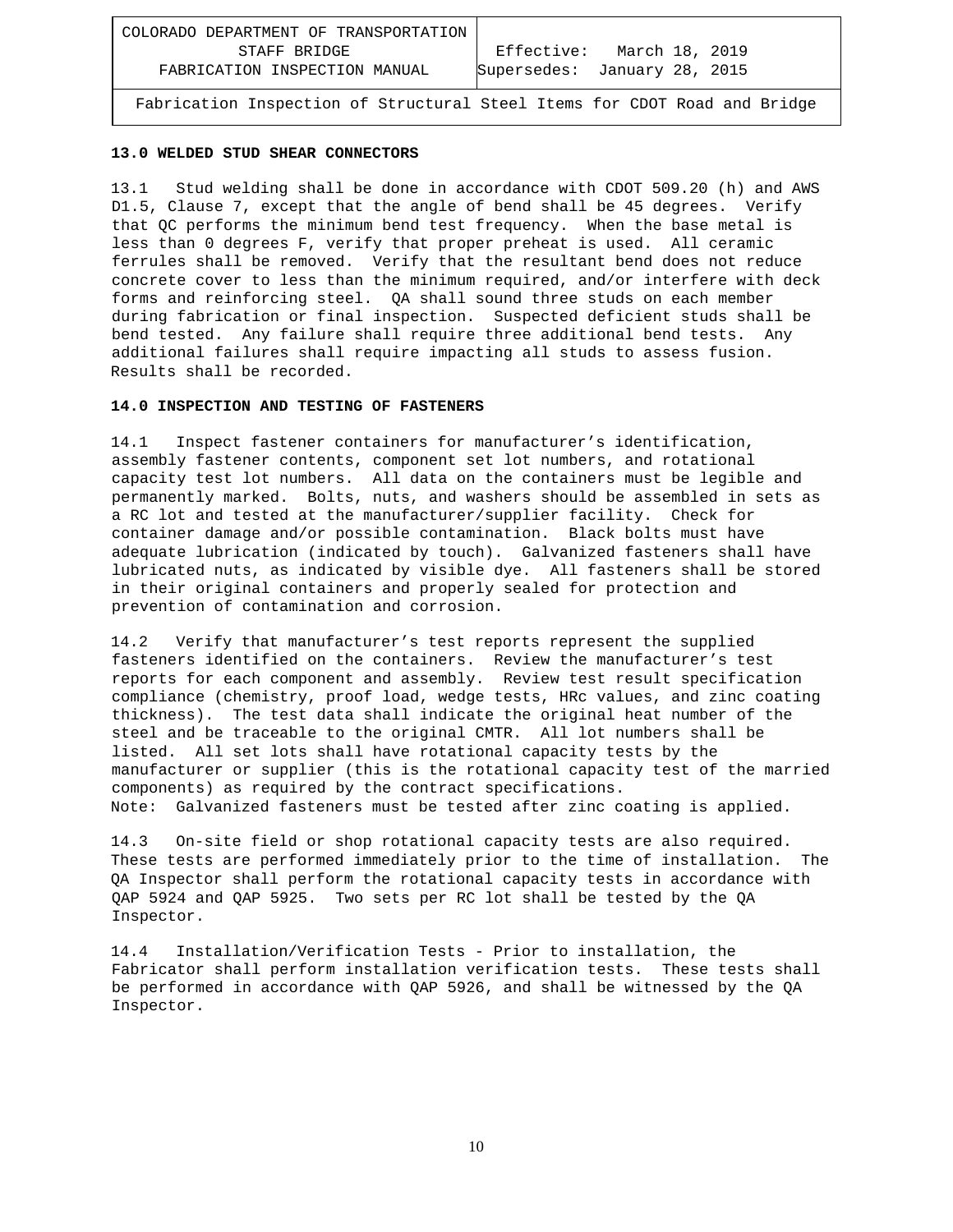## **15.0 PAINT**

15.1 Preparation of surfaces to be painted, shall comply with Section 509.24 of the CDOT Standard Specifications. Welds shall be cleaned in accordance with AWS D1.5, Clause 3.

15.2 Paint to be applied shall conform to Section 708 of the CDOT Standard Specification and/or the project special provision.

15.3 The application of paint shall conform to Sections 509.24 and 509.29 of the CDOT Standard Specifications, as amended by any Project Special Provisions.

### **16.0 ZINC COATING**

16.1 Galvanized structural steel, including fasteners shall conform to the requirements of 509.23 of the CDOT Standard Specifications. Repairs shall conform to 509.23 and 509.27 (h). Black steel must be cleaned prior to galvanizing to achieve acceptable results. Randomly inspect materials prior to shipment or at the galvanizing facility. Verify QC has performed coating thickness tests and the results meet specifications.

#### **17.0 DOCUMENTATION**

17.1 QC shall forward all inspection and test reports to the QA Inspector prior to shipment of the member(s). Reports for each member shall be reviewed prior to acceptance. When the QA Inspector is present at the Fabricator's facility and members are completed and fully documented, then the Bridge member QA acceptance shall be indicated by the CDOT stamp placed on the near side web. If the QA Inspector is not available at the time of completion, as is often the case with out of state fabricators, the Project Engineer shall be notified by QA of the status of the member(s). In the case of any member noted for repair, where the repair was not confirmed as acceptable prior to shipment, an inspection shall be performed at the project site.

17.2 Report distribution shall be as follows:

Form #193, notes on plans, Certified Mill Test Reports, nondestructive test results, material guarantees, QC reports, daily diaries, girder inspection reports, fabrication progress reports, and dimensional verification reports shall be forwarded to the Project Engineer at the completion of the project. In the case of noncompliance issues during fabrication, these documents will be forwarded at that time, for use in resolution. Copies of these documents shall also be kept in the QA Project File.

General correspondence, approvals, directives, change orders, and revisions shall be communicated and forwarded to the Project Engineer, when they are received by the QA Inspector. They shall also be added to the QA Project File.